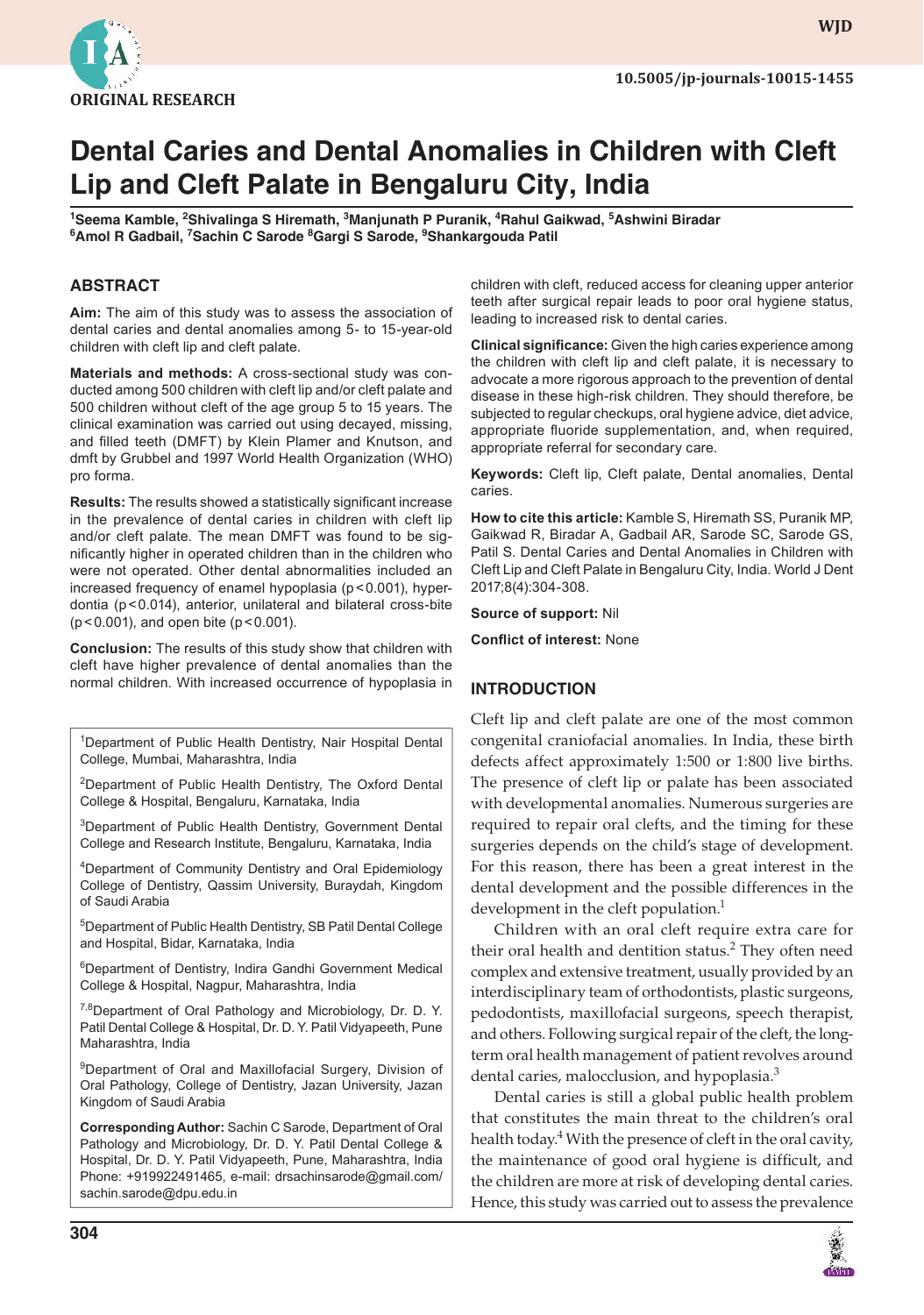of dental caries and dental anomalies in cleft lip and cleft palate patients.

#### **MATERIALS AND METHODS**

A study was conducted among children 5 to 15 years of age in Bengaluru, Karnataka, India. Cases consisted of operated and nonoperated cleft lip and/or palate patients from the three major hospitals in Bengaluru city. Ageand socioeconomic status-matched controls consisting of noncleft individuals were taken from two schools in Bengaluru city.

Ethical clearance was obtained from the Institutional Ethical Committee of Government Dental College and Research Institute, Bengaluru. Before conducting the study, necessary permission was obtained from the respective institutions. Informed consent was obtained from parents of participants or attendants, which was designed in local languages.

In total, 500 cases of children with cleft lip and/or palate were examined. Children aged between 5 and 15 years without cleft lip and/or palate matched with the cases for certain pertinent variables, such as age, sex, and socioeconomic status were selected as controls. Children with treated cleft lip and/or palate were also included in the study. The general information regarding the patient's demographic profile, dietary habits, and oral hygiene practices was obtained. Maternal history regarding age of pregnancy, exposure to infections, smoking, or alcohol consumption during pregnancy was recorded. Information on consanguineous marriages was also noted. This information was collected from the parents through an interview. Clinical examination was done using WHO 1997 pro forma to assess oral health status and treatment needs. Caries experience was assessed by using dmft/ dmf surface (dmfs) by Grubell, and DMFT and DMFS index by Klein, Plamer, and Knutson. Dental anomalies were assessed based on the presence or absence of hypodontia, hyperdontia, crowding, incompetent lip closure, unilateral cross-bite, bilateral cross-bite, and open bite. Examinations of cases were carried out on a wooden chair in a well-ventilated room and under favorable lighting conditions.

## **Statistical Analysis**

Data were analyzed using Statistical Package for the Social Sciences software version 17, and p-value was assessed at 0.05. Student's t-test (two-tailed, independent) was used to find the significance of study parameters on continuous scale between two groups. Mann–Whitney U-test was used to find the significance between two groups for parameters on noninterval scale. Chi-square/ Fisher's exact test has been used to find the significance

**Table 1:** Distribution of the study groups according to gender

|        | Cleft lip with/without   | Normal children. |
|--------|--------------------------|------------------|
| Gender | cleft palate, $n$ $(\%)$ | n(%)             |
| Male   | 306 (61.2)               | 295(59)          |
| Female | 194 (38.8)               | 205(41)          |

of study parameters on categorical scale between two or more groups.

#### **RESULTS**

The number and percentage of children in both groups are shown in Table 1.

#### **Dental Caries**

Caries was present in 62.62% of deciduous teeth and 74.21% of permanent teeth in the children with cleft as compared with 44.96% of deciduous teeth and 24.76% of permanent teeth in normal children. The difference was found to be statistically significant ( $p < 0.001$ ). The mean dmft in children with cleft was  $1.5 \pm 2.7$ , which was significantly more than the mean  $0.7 \pm 1.5$  dmft of normal children (Table 2). Furthermore, there was a significant difference in the mean DMFT in the children with cleft  $(1.3 \pm 1.8)$  as compared with the children without cleft  $(0.4 \pm 0.8)$  (Table 3).

#### **Table 2:** Distribution of the study groups according to dmft in deciduous teeth

| Caries<br>experience | Cleft lip with/without<br>cleft palate | Normal<br>children | p-value     |
|----------------------|----------------------------------------|--------------------|-------------|
| d                    | $1.3 \pm 2.4$                          | $0.6 \pm 1.1$      | $< 0.001**$ |
| m                    | $0.1 \pm 0.7$                          | $0.1 \pm 0.7$      | 0.655       |
| f                    | $0 \pm 0.1$                            | 0                  | $< 0.001**$ |
| dmft                 | $1.5 \pm 2.7$                          | $0.7 \pm 1.5$      | $< 0.001**$ |
| ds                   | $1.8 \pm 5.5$                          | $0.7 \pm 1.6$      | $< 0.001**$ |
| ms                   | $0.6 \pm 2.9$                          | $0.5 \pm 2.3$      | 0.603       |
| fs                   | $0 \pm 0.1$                            | 0                  | $< 0.001**$ |
| dmfs                 | $2.3 \pm 7.2$                          | $1.3 \pm 3$        | $< 0.004**$ |

\*\*Highly significant

**Table 3:** Distribution of the study groups according to mean caries experience in permanent teeth

| Mean caries<br>experience | Cleft lip with/without<br>cleft palate | Normal<br>children | p-value     |  |  |
|---------------------------|----------------------------------------|--------------------|-------------|--|--|
| D                         | $1.3 \pm 1.8$                          | $0.4 \pm 0.8$      | $< 0.001**$ |  |  |
| M                         | $0 \pm 0.1$                            | $0 \pm 0.1$        | 0.316       |  |  |
| F                         | $0 \pm 0.2$                            | 0                  | $< 0.001**$ |  |  |
| <b>DMFT</b>               | $1.3 \pm 1.8$                          | $0.4 \pm 0.8$      | $< 0.001**$ |  |  |
| DS                        | $1.6 + 2.6$                            | $0.5 + 1.4$        | $< 0.001**$ |  |  |
| <b>MS</b>                 | $0 \pm 0.3$                            | $0 \pm 0.3$        | 0.762       |  |  |
| FS                        | $0.1 \pm 0.3$                          | 0                  | $< 0.001**$ |  |  |
| <b>DMFS</b>               | $1.7 \pm 2.7$                          | $0.6 \pm 1.5$      | $< 0.001**$ |  |  |
| **Highly significant      |                                        |                    |             |  |  |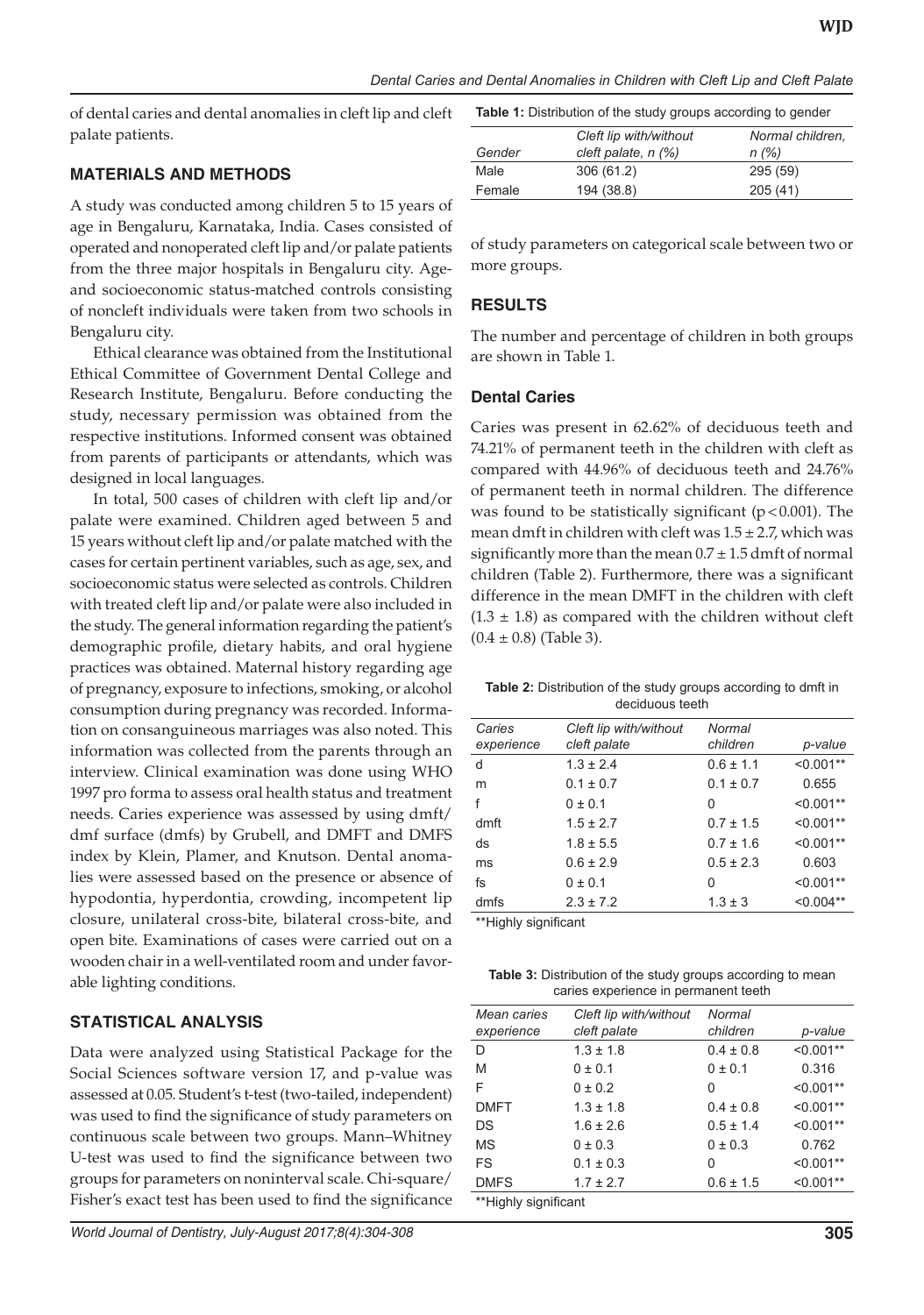

Graph 1: Distribution of mean dmft and DMFT score according **Franch 2:** Significant; \*\*Highly significant to the types of cleft

 The mean caries experience according to the type of cleft is shown in Graph 1. Combining the unilateral and bilateral cleft lip with palate based on their morphological similarity, a statistically significant difference was found between dmfs and DMFS of these children as compared with the children with unilateral and bilateral cleft lip only, indicating that with severity of cleft, the dental caries experience also increases.

#### **Dental Anomalies**

Enamel hypoplasia was found to be significantly more often in children with clefts as compared with the children with no clefts. Hypodontia was found in 74% of children with clefts as compared with 4% in normal children ( $p < 0.001$ ). No significant difference was found concerning supernumerary teeth. Crowding in the anterior segment was seen in 66% children with cleft as compared with 21.9% children without cleft. Incomplete lip closure was seen in 79.6% of children with cleft as compared with 2% of normal children. Furthermore, anterior cross-bite, posterior cross-bite, and open bite were statistically more in children with cleft as compared with normal children (Table 4).

 Malocclusion was assessed through dental esthetic index, 59.3% of children had very severe malocclusion, and 31% had severe malocclusion (Graph 2).

#### **DIScUSSION**

 The results of this study show that the children with cleft have more caries experience as compared with children without cleft. In deciduous teeth, 37.37% children with clefts were caries free and 55.03% normal children were caries free, which is similar to the study done by Chapple and Nunn<sup>3</sup> but more than the study done by Dahllöf et al<sup>5</sup> and Turner et al. $6$  In permanent teeth, 24.39% children

**Table 4:** Distribution of the study groups according to dental anomalies

|                         | Cleft lip with/<br>without cleft<br>palate | Normal<br>children |             |
|-------------------------|--------------------------------------------|--------------------|-------------|
| Dental anomalies        | n (%)                                      | n(%)               | p-value     |
| Enamel hypoplasia       | 214 (42.8)                                 | 29(5.8)            | $< 0.001**$ |
| Hypodontia              | 370 (74.0)                                 | 4(0.8)             | $< 0.001**$ |
| Hyperdontia             | 6(1.2)                                     | 0(0.0)             | $0.014*$    |
| Incompetent lip closure | 398 (79.6)                                 | 60 (12.0)          | $< 0.001**$ |
| Anterior cross-bite     | 255 (51.0)                                 | 10(2.0)            | $< 0.001**$ |
| Posterior cross-bite    |                                            |                    |             |
| • Unilateral            | 23(4.6)                                    | 0(0.0)             | $< 0.001**$ |
| • Bilateral             | 223 (44.6)                                 | 0(0.0)             |             |
| Open bite               | 164 (32.8)                                 | 6(1.2)             | $< 0.001**$ |



**Graph 2:** Distribution of the study groups according to severity of malocclusion

with clefts were caries free; this is similar to the study done by Hewson et al<sup>7</sup> but less than the study done by Paul and Brandt<sup>8</sup> in which 53.5% of children were caries free.

The mean dmft and dmfs were significantly more in children with clefts as compared with children without clefts, which is similar to the studies done by Chapple and Nunn,<sup>3</sup> Hewson et al,<sup>7</sup> and Paul and Brandt,<sup>8</sup> and more than the study done by Bokhout et al.<sup>9</sup> However, the mean caries experience in the present study was less than that in the other studies, which considered caries among children with cleft only, by Bian et al<sup>10</sup> (dmft,  $3.7 \pm 3.3$ ), Bessling and Dubois<sup>2</sup> (dmft,  $11.20 \pm 6.45$ ), and Turner et al<sup>6</sup>  $(dmft, 7.31 \pm 1.7)$ .

 Furthermore, the mean DMFT and DMFS were found to be significantly higher in the children with cleft as compared with the children without cleft and were found to be similar to the studies done by Chapple and  $Num<sup>3</sup>$ and Turner et al, $6$  more than the study done by Paul

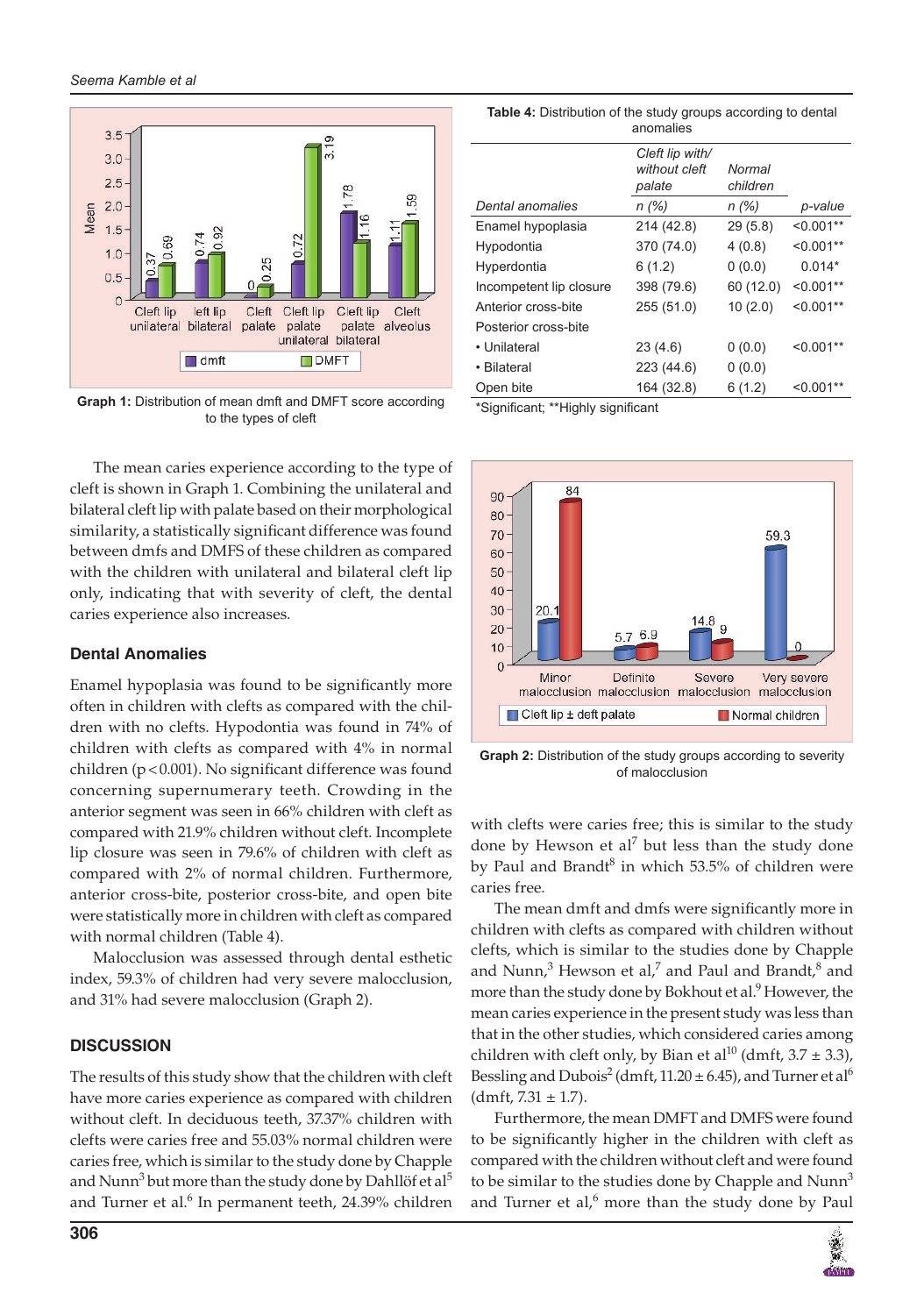and Brandt,<sup>8</sup> less than the study done by Besseling and Dubois.<sup>2</sup> However, in the study done by Hewson et al,<sup>7</sup> the difference between both groups was not statistically significant. The difference could be due to the difference in the population studied, different dietary experiences, and the frequency of fluoride exposure.

The mean caries experience (dmft and DMFT) increased with severity of the cleft, as the children with cleft lip and cleft palate both had more caries as compared with the children with only cleft lip. This might be because as the severity of cleft increases the deformity also increases.

This is similar to the study done by Chapple and Nunn, $3$  in which the children with both cleft lip and palate had mean dmft double that of the children with only cleft lip, whereas in the study done by Kirchberg et al, $^{11}$  the difference was not found to be significant between the various types of clefts. In the study done by Besseling and Dubois, $2$  the mean dmft was less for children with cleft lip as compared with the children with cleft lip and palate, but for mean DMFT, there was no significant difference among the various types of clefts.

The mean DMFT (1.62  $\pm$  1.99) and DMFS (1.07  $\pm$  1.65) of the children who had undergone operation were found to be significantly higher than the mean DMFT (2.15  $\pm$ 3.20) and DMFS (1.36  $\pm$  2.184) of the children who were not operated.

Concerning the variations in the number of teeth, more number of children with cleft (74.0%) had hypodontia as compared with the normal children (0.8%), and the difference was found to be statistically significant. This is more than the study done by Ranta et  $al<sup>12</sup>$  in which 38.4% of the children with cleft exhibited hypodontia. This is not in line with the study done by Dahllöf et al.<sup>5</sup> No significant difference was found in children with cleft and normal children with regard to hypodontia. There is a delay noted in the children with cleft as compared with the controls, and it increases according to the severity of cleft. This retardation is caused by genetic factors or indirect effects of clefts on the postnatal development. In the present study, no follow-up was done to assess this and also no radiographs were taken to assess whether the tooth was really absent or it was a case of delayed eruption.

However, there was no significant difference concerning hyperdontia among both the groups, which is in contrast to the study done by Dahllöf et al, $5$  in which significant difference was found in children with cleft and normal children concerning hyperdontia.

Incomplete lip closure was found to be significantly higher in children with clefts (79.6%) as compared with the children without clefts (12%). This is similar to the

*World Journal of Dentistry, July-August 2017;8(4):304-308* **307**

study done by Dahllöf et al<sup>5</sup> in which significant difference was found in children with cleft and normal children concerning incompetent lip closure.

Significantly more number of children with cleft had anterior cross-bite, posterior cross-bite as well as open bite as compared with children without cleft. This is in line with the study done by Turner et al<sup>6</sup> in which  $48\%$ children with cleft had anterior cross-bite, which is also similar to the study done by Dahllöf et al<sup>5</sup> in which significant difference was found between both the groups concerning unilateral cross-bite and open bite, but was not statistically significant concerning bilateral cross-bite.

There was a significant difference regarding the presence of enamel hypoplasia among the two groups, with 42.8 children with cleft having enamel hypoplasia as compared with only 5.8% of children without cleft. This is higher as compared with a study done by Dahllöf et al<sup>5</sup> in which enamel hypoplasia was seen in 18% of the children, and Chapple and Nunn<sup>3</sup> in which 24% of the children with cleft exhibited enamel hypoplasia. This might be due to differences in diagnostic criteria.

Even after surgical repair, malposed, malformed, and missing teeth appear more frequently in the cleft lip and cleft palate children than in noncleft children. Food entrapment and its prolonged retention upon the surface of the malposed teeth are generally considered a predisposing cause for tooth decay. This assessment will not only provide a baseline data on oral health status in young people with clefts but will also underline the need for a more aggressive approach for the management of oral diseases among these patients to optimize overall functions of the oral cavity.

#### **CONCLUSION**

This study shows that children with cleft have higher prevalence of dental anomalies than normal children. With increased occurrence of hypoplasia in children with cleft, reduced access for cleaning upper anterior teeth after surgical repair leads to poor oral hygiene status, leading to increased risk to dental caries. Given the high caries experience among the children with cleft lip and cleft palate, it is necessary to advocate a more rigorous approach to the prevention of dental disease in these high-risk children. It is essential that the patient with a cleft is monitored closely with regular dental care and maintained at all the times. Education about oral health needs to be given repeatedly and kept simple. Application of fluoride varnish is a valuable preventive measure, particularly in the cleft region, around the hypoplastic teeth. Fissure sealants are important considerations of these patients and should be carried out as soon as teeth erupt into the cavity.